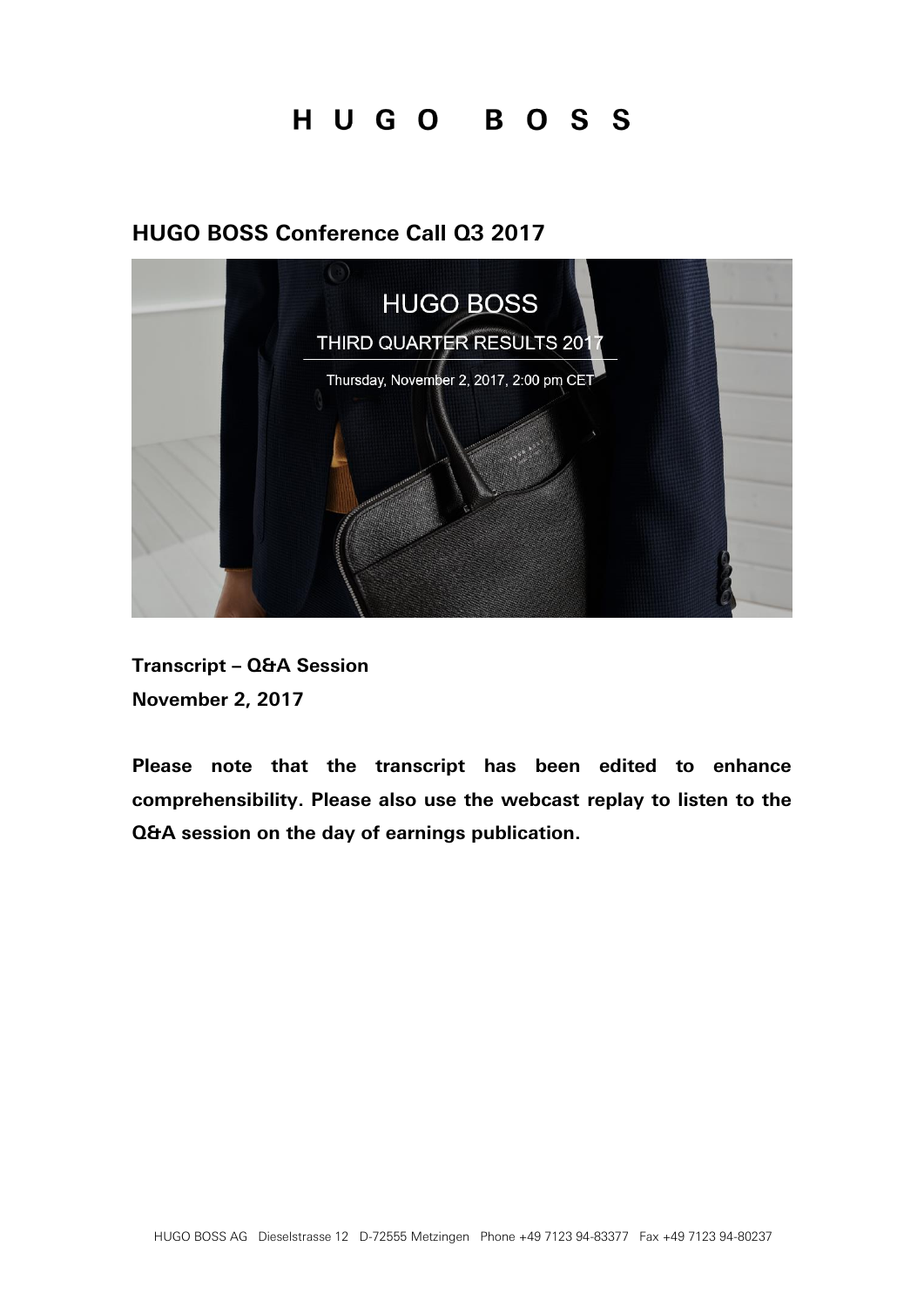#### **Zuzanna Pusz (Berenberg)**:

First of all, on the gross margin, with such an impressive like-for-like growth, one would have expected a slightly more positive impact from channel mix. Please walk us through any negative factors in the gross margin that would explain that, but also the positive factors.

Secondly, on China, the 5% growth seems slightly weaker compared to the numbers reported by some others in the sector. You said there has been a tougher comparison basis, but it seems that for many other companies the comparison basis didn't really matter. Any additional comment would be helpful.

Finally, on the EBITDA guidance: now with the upgrade on the sales guidance for the full year, what is the main reason for not upgrading the EBITDA guidance? Is it purely related to some additional brand investments or anything like that?

#### **Mark Langer (CEO)**:

Let me start with the last point, because we will come back to the impact of exchange rate movements also in your first question. We have become more precise on our EBITDA guidance for 2017, which we now expect to be stable. One of the two reasons is that we see the negative impact of exchange rate fluctuations versus the euro. Secondly, we have also seen a quarter with quite some investments, not only from CapEx, but also predominantly from OpEx in upping our game in marketing. This has been a quarter where we had two major fashion events and a smaller one for BOSS womenswear, also demonstrating our commitment to this line. However, it was not only the shows that we did for HUGO and BOSS, we also generated a lot of digital content predominantly to create awareness for our new BOSS offering. This comes together with the introduction of some important new services, taking our CRM execution in-house, which started to pay off very nicely.

These investments are clearly playing a role in improving our like-for-like trends beyond the improvement in collection. They come at a cost and this is what we have seen in the third quarter in our marketing expenditures.

On Greater China: you are right, we received quite some sizable acceleration after the price adjustment in 2016, but we expect this growth trend to moderate.

We continue to see quite a difference in the performances between Mainland China and Hong Kong & Macau an impact we feel. Please keep in mind that our Mainland China business compared to many other of our peers is still relatively small. So the impact that we have seen from downsizing some stores and closing others in Greater China plus the more muted development in Hong Kong and Macau has all dampened a bit the positive momentum we have seen in Mainland China.

The gross margin is also affected by exchange rate fluctuations. This is the explanatory factor why we have not seen what you probably calculated as a pure channel mix effect: the growth differential between retail and wholesale, which clearly was positive. So gross margin was dampened by exchange-rate fluctuations. We don't comment on the quantitative impact, but it has been measurable in its impact on gross margin development in the third quarter.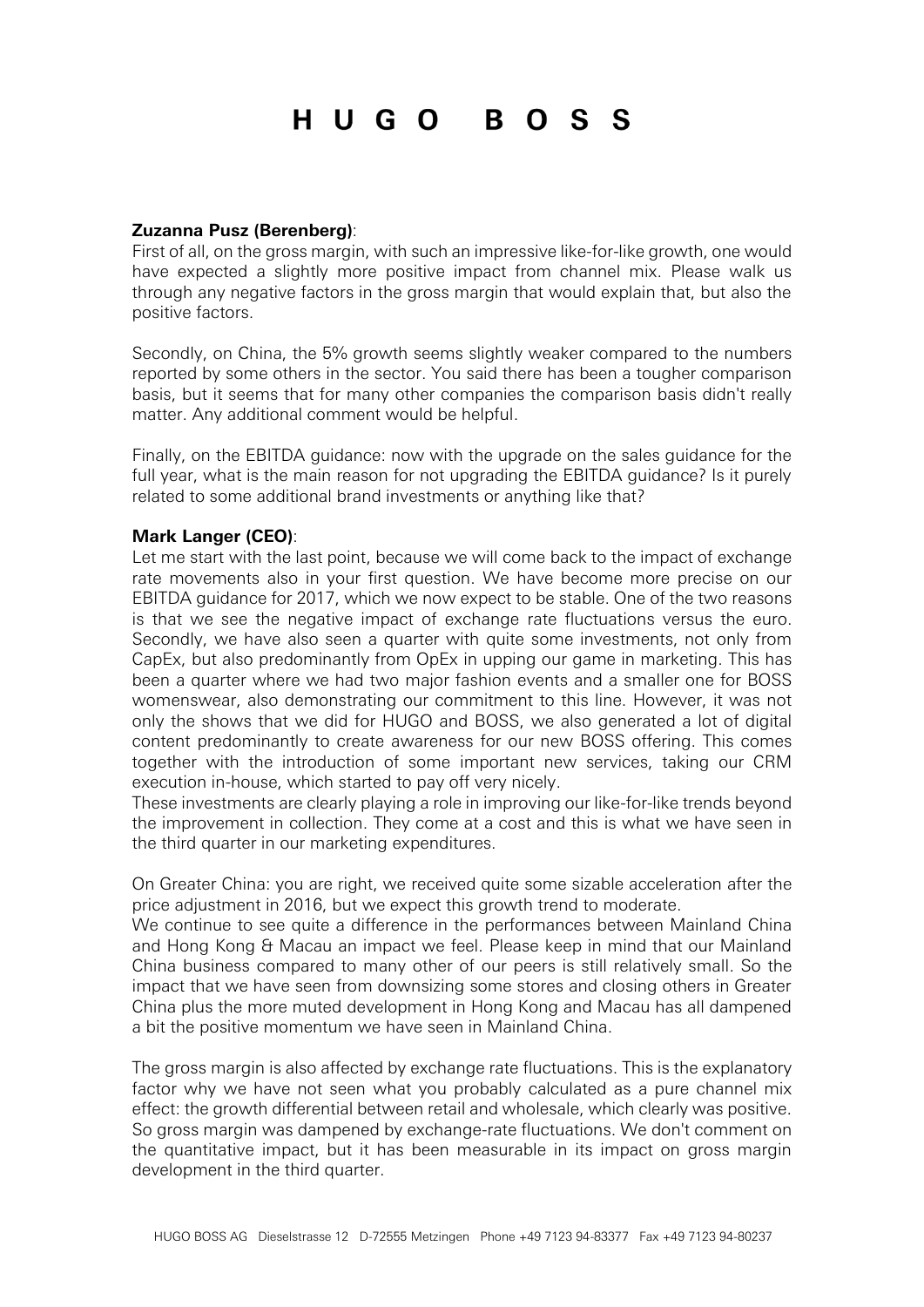All other factors were neutral: rebates were neutral, inventory write-downs, which had a slightly dampening effect in previous quarters, didn't play a role in Q3.

#### **Zuzanna Pusz (Berenberg)**:

Just one follow-up on Hong Kong and Macau: I understand that these were the two regions that have put a little bit of pressure on your performance in China. On the other hand, what we've been hearing is that both Hong Kong and Macau have been improving a little bit. So do you think that the market is still very volatile and the brands' performances very divided or is it something quite specific to your positioning? Is there anything else you could say about Hong Kong and Macau?

#### **Mark Langer (CEO)**:

We have seen a sequential improvement in both markets, but they are still lagging the Mainland China performance. We have seen a stabilization, even a slight improvement in both markets: in particular in Macau we've seen that visitors are coming back, but we also noticed that in terms of quality of visitors – quality only in the sense of spending power, no other dimension. However, the improvement in visitor numbers to both cities has not translated to, at least for our business and we have heard similar observations from other fashion brands, improvements in buying trends.

Keep in mind that, as part of our strategy, the price differential between Hong Kong and Mainland China is now smaller than it was historically. This also might have played a role in people coming to a lesser degree to Hong Kong and Macau to buy apparel products than in the past.

#### **Thomas Chauvet (Citi):**

The first question is on your retail like-for-like: you said it was largely driven by higher volumes, with ASP slightly down. You had some tailwinds, as you said. How do you see the fourth quarter with October trends? It looks like German apparel data was poor, there were quite a lot of negative headlines on the U.S. retail landscape and a mixed China Golden week.

Secondly, on wholesale: you're about to deliver Spring/Summer '18. Are you able to share with us some of the feedback from key wholesale partners in terms of how they think of the product assortment, the style, the quality, the pricing, et cetera? I know it's early to discuss Fall/Winter '18, but is there anything you would do differently in that campaign to ensure the order book is up rather than flat? So that you can gain market share from the competition in a challenging environment in department stores as your partners seem to budget for next year?

Finally, a question on retail and your new store concepts: can you give us some feedback on what type of sales uplift you are seeing? How do the stores with the new store concept differ in terms of traffic, conversion, ASP, average basket size? What is the overall CapEx budget for next year for implementing new store concepts and perhaps the CapEx per store?

#### **Mark Langer (CEO)**:

We are quite happy with the first indicated feedback we received on the new store concept. For us it's a positive, it works. It has become somewhat more technical than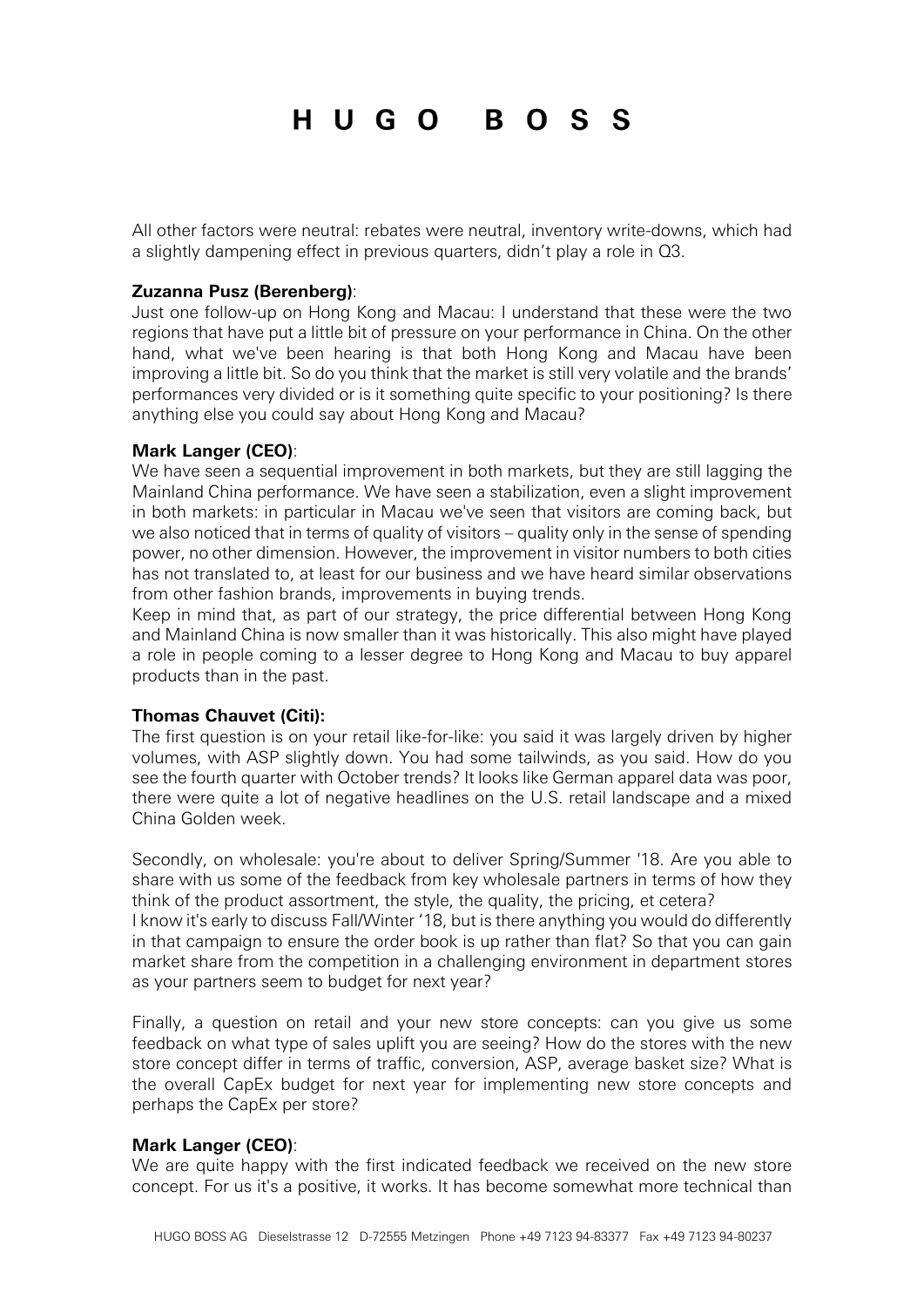the former store concept. Those of you who have a chance to visit us either in Geneva or Birmingham – but more will come – will discover that we have now incorporated what we call a "seamless consumer experience", when it comes to omnichannel services, smart mirrors and others. It doesn't only look flawless in terms of execution but also functionality.

Qualitative feedback from industry experts and first consumer feedback has been positive, but we don't have meaningful data yet on sales uplift to draw any conclusions. We're happy with the build out expenses, it was also an important factor for us. We are confident that investment costs, as we described also at the Investor Day, will be efficient for the new BOSS concept. We will also start now to get the first learnings of the new HUGO store concept. As I said in the call earlier, we only expect the first deployment of the new concept in the first quarter.

On wholesale, actually, there's not too much new flavour to be added. We were quite happy with the Spring/Summer '18 order intake, keeping in mind that our wholesale partners are now buying our collection where they have no reference, especially to the new casualwear and athleisure offering, which we have integrated into the BOSS brand. They do recognize the quality investments that we have done, which clearly increased value. We have been able to increase prices in the Central European markets, Germany, Austria and Benelux, which we also explained to you back in August. We were quite pleased that the European price harmonization was received well, also from our wholesale partners.

We are all waiting now for the first sell out data, be it in our own retail business or on the wholesale side. I guess that when we will meet again for our full year results in March, it will be a good time, also with Fall/Winter '18 orders in our books, to be more precise on our outlook and the feedback from our wholesale partners.

Like-for-like outlook for the fourth quarter: as explained, we upped slightly our full year outlook for like-for-like sales. Not to the Q3 levels, which was also driven by some technical factors, you may call it underlying tailwind conditions in some markets, which we've seen reversing slightly in October, in line with commentary from some German magazines. Our full year guidance of a low to mid-single digit like-for-like development is probably also a healthy proxy for the remainder of the year, but there are still two very important months ahead of us. We are happy with the momentum building in our e-commerce business, which as you remember has been weakening in the fourth quarter last year. This falls probably in the category of "easy comps to beat", but as Zuzanna was asking earlier about the strong momentum in China we have seen last year, it makes it clearly a more challenging comparison base to beat.

Overall, you see us quite confident that we will deliver on the guidance of a slight likefor-like increase, also into the fourth quarter.

#### **Elena Mariani (Morgan Stanley):**

Coming back to your margin guidance and upgrade in top line: is it correct to say that effectively you're seeing more investment needs from an OpEx perspective to deliver your top line effectively? Has your operating leverage equation changed a little bit over time? Perhaps now to see some margin improvement, you would need to see a like-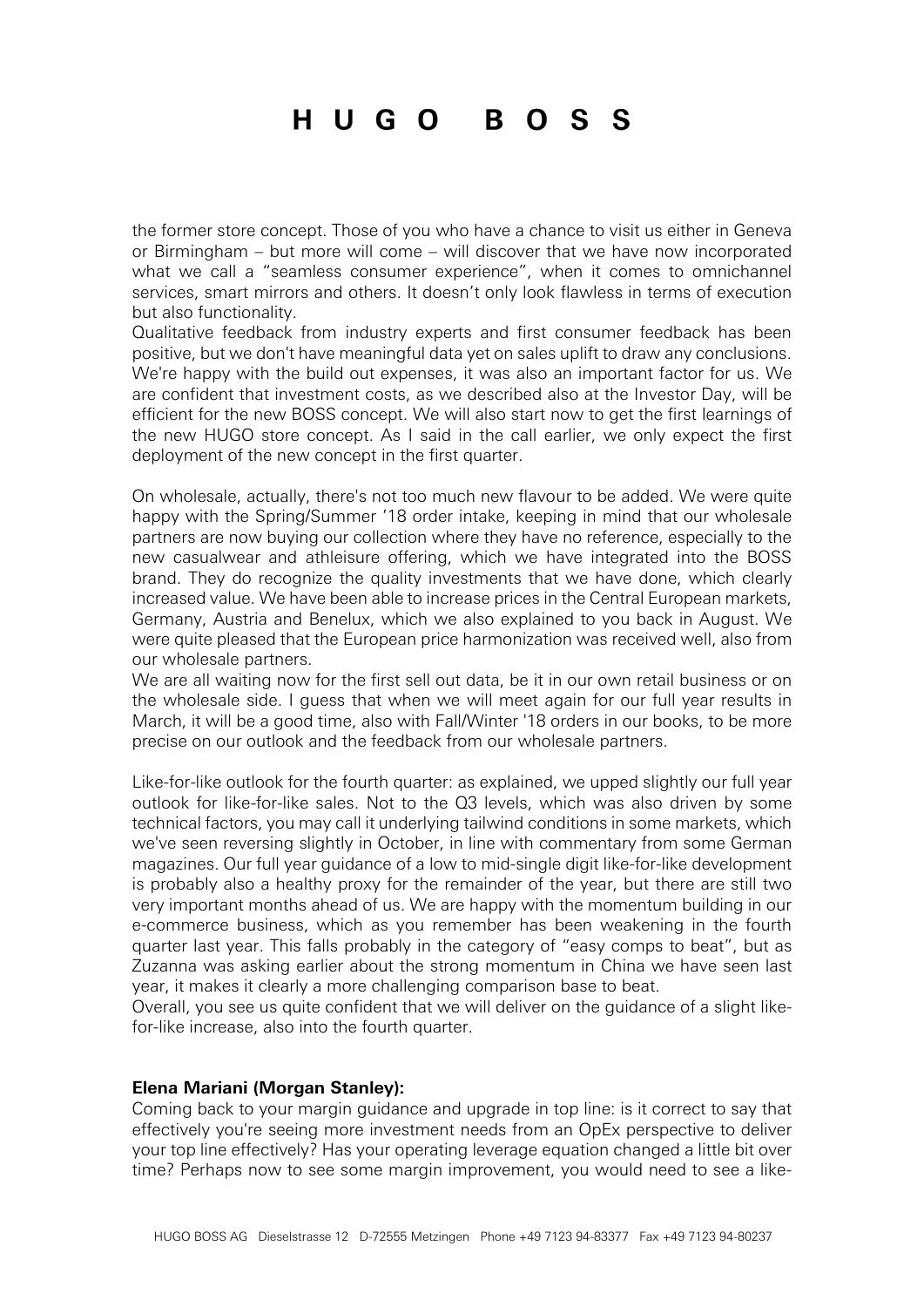for-like that is mid-single digit or above, given that you need to support that with more marketing expenses and digital investments?

My sense is that what you're doing right now is not really a point-in-time-investment, but it's more like your recurring way of doing business. If so, this basically would imply that also next year you would need a little bit higher like-for-like to see margin expansion.

My second question is on the trends you're seeing in formalwear and casualwear. I was looking at your comments on BOSS and HUGO: what you're saying is that effectively in BOSS, the performance was mostly driven by the Green brand and the athleisure offering. What's going to happen when this line gets discontinued and how was the underlying development of your formalwear lines?

Lastly, a question on online sales: I've noticed that after a bit of volatility they were up just 6%. You seem to be one of the very few players that is not seeing high doubledigit increase in online sales. So what do you think is missing there? And what are your expectations for the coming quarters and next year?

#### **Mark Langer (CEO)**:

The like-for-like minimum to maintain or even grow profitability in our retail business hasn't changed in our view over the last couple of quarters. We've seen a mitigation in rental and inflationary pressures in most markets. Depending on the markets, we need a low to mid-single-digit like-for-like to be margin accretive in our retail business.

All other factors on our overall business are never the same. This has been clearly a dampening factor now in the third quarter. We have two factors we don't expect in the same magnitude going forward: one is the impact on exchange rates. I'll come back to that in a second and also the technical effect I described for our wholesale development in the US market.

So overall, the like-for-like needed to maintain or improve retail profitability hasn't changed much. We are limited in what we can do on the translation impact of the appreciation of the euro versus other major currencies, which had a quite measurable impact on the profitability development in the third quarter. That's why we highlighted this element, dampening the EBITDA development of the third quarter.

I agree with you that there is a new normal in terms of marketing allocation between classical print and online, we are following other industry trends. I agree with you that this is a new level of marketing spending. So we should also plan for - as we guided you and the other participants at the Investor Day - that this is probably the new level to be expected in the outer years.

Moving on to your question on online. After we had a very difficult start to the year, I'm quite pleased that we have now recorded two quarters of return to growth in our ecommerce business, with an even stronger performance in the North American business.

We continue to see strong demand for HUGO BOSS merchandise. We highlighted our cooperation with Zalando and HUGO, where our products are either bought on our own website or from multibrand e-commerce offers.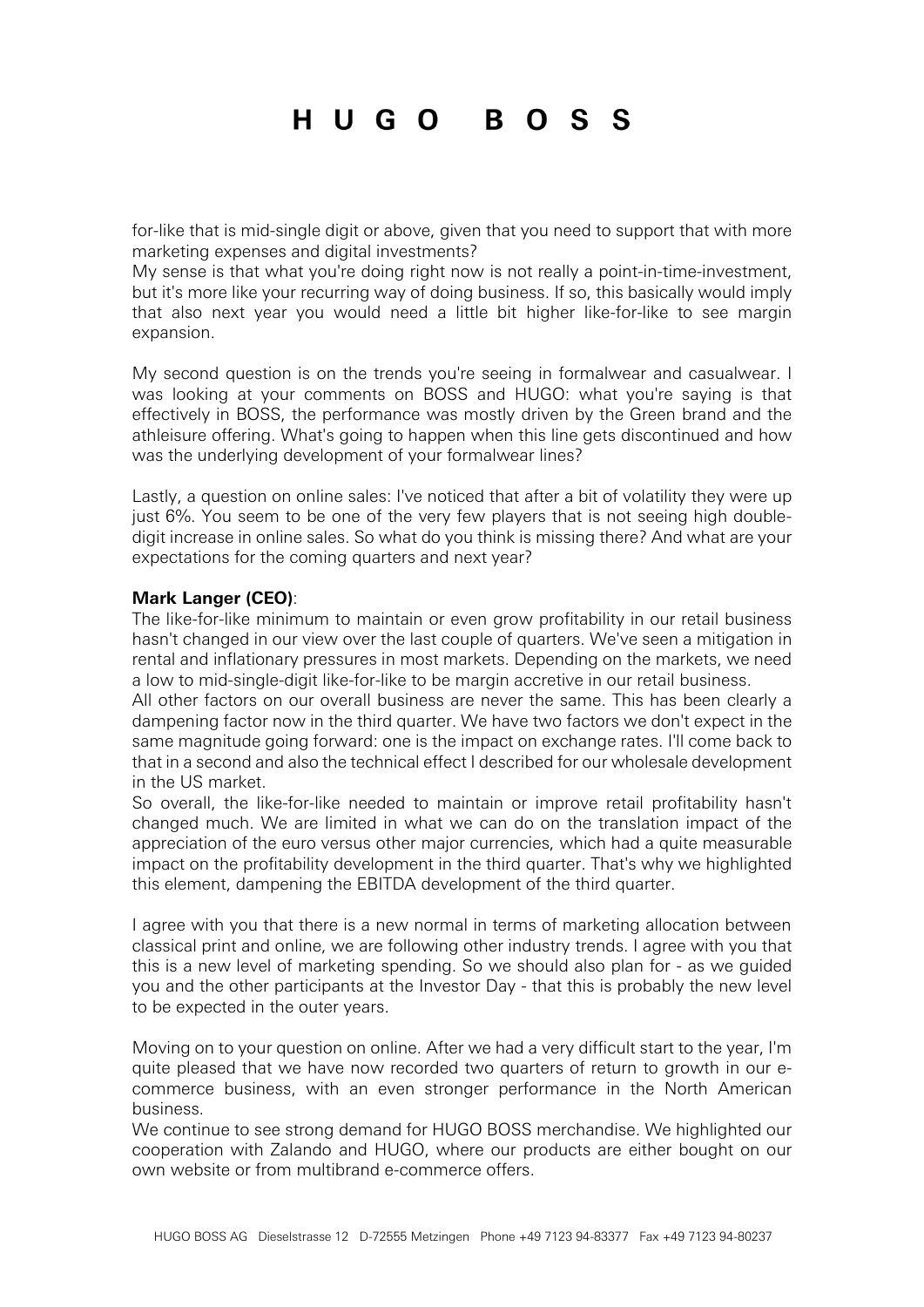There are still a number of things that we will have to do to improve the performance of our own e-commerce business, where we are making progress. We expect a further improvement on our e-commerce performance also as we go into the fourth quarter.

We also have to work intelligently with the asset that we have as an advantage relative to online pure players: that is to have an intelligent combination – we call it omnichannel-services – between our physical stores and our online store. Here, we would claim that HUGO BOSS is already leading many others branded players in terms of integration of these services between its physical store network and its e-commerce site.

We are clearly committed to this sales channel where we have an unprecedented control over key steps of the value chain, but I agree with you, we will not be satisfied with the current growth rates. We expect a further acceleration of e-commerce, in terms of growth rates but also in terms of relative share on our business.

In terms of casualwear versus formalwear, just to be clear that you are not falling into a trap. We have no plans to discontinue BOSS Orange and BOSS Green, both lines will be fully integrated into the BOSS overall offering with Spring/Summer '18 deliveries. With the integration, we will even strengthen our offering in the BOSS casualwear and BOSS athleisure offering.

This allows us – and we are very pleased with the first indicated results – to offer these former quite separate brands in our own stores again, and benefit from this trend towards casualization.

We will take a major step forward with the integration of BOSS Green and BOSS Orange with the Spring/Summer '18 collection, which allows us to bring even more of these wearing occasions into our own stores. This fuels our confidence that we have a sustained growth potential in the men casualwear segment also in 2018.

#### **Elena Mariani (Morgan Stanley):**

So what you were saying about your operating leverage equation, is that if next year we are going to see a low to mid single digit like-for-like and a normalization of wholesale, this would be enough to see some margin upside?

#### **Mark Langer (CEO)**:

That depends on some other factors that you ignored now. We see right now that at least for the first six months of 2018, even if you freeze current exchange rates, this will be a depressing factor on earnings development, like we've seen in the third quarter, but if you exclude exchange-rate effects, I would agree with your statement.

#### **John Guy (MainFirst):**

Starting with gross margin: If we think about the investments that you are making in price and skewing a little bit more to entry price points, casualwear, et cetera, in the next year, is it fair to say that there is no gross margin uplift effectively for 2018? So at best, we should expect a flat gross margin?

My second question is on CapEx, the capital allocation effectively: you have deferred some of the renovations this year for obvious reasons under the new store concepts. So what sort of meaningful uplift should we expect in terms of CapEx? I think you've talked about not reaching peak levels of EUR 220 million, probably be above the EUR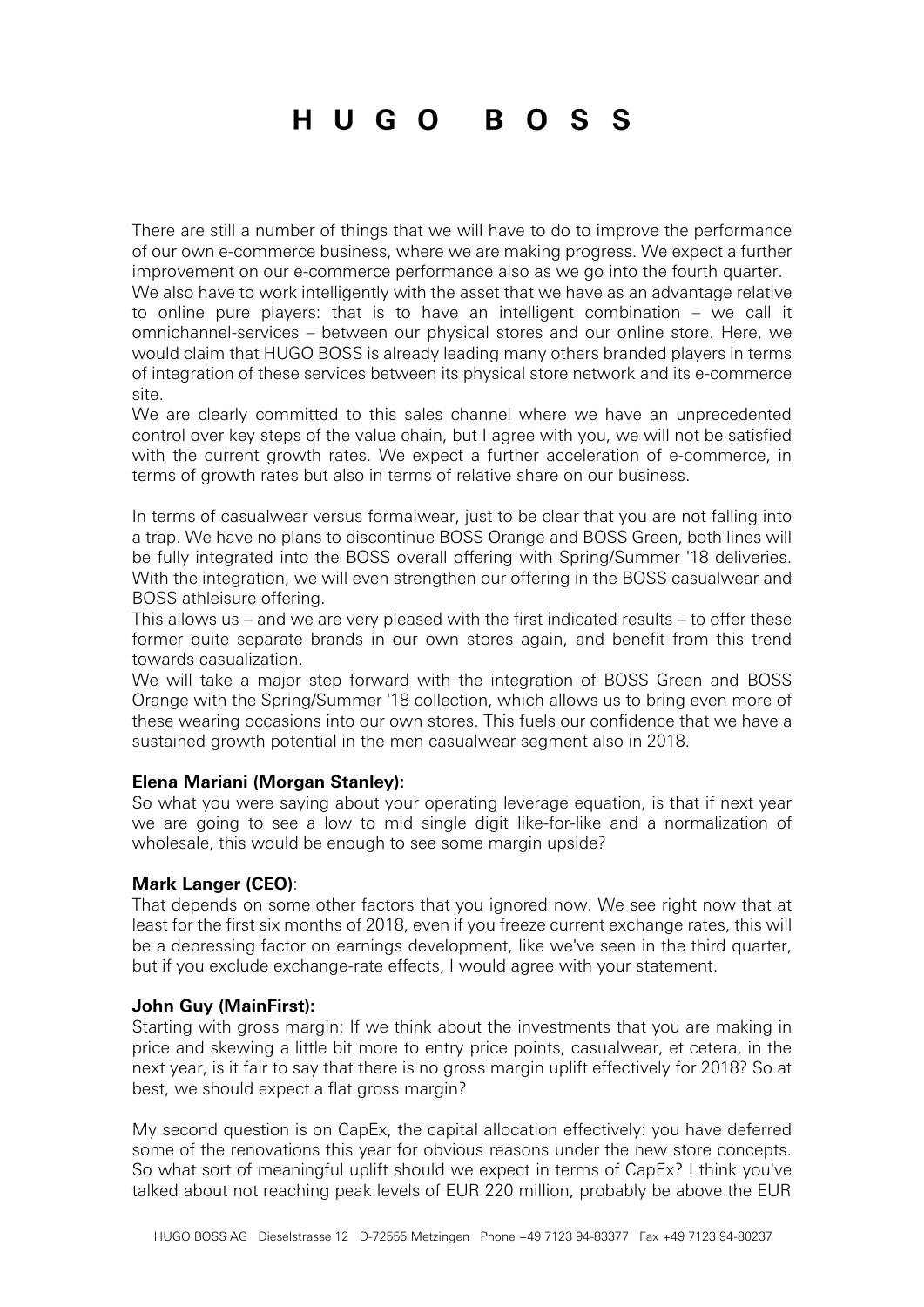130 million to EUR 150 million. Could you give us an idea in terms of CapEx growth? Are we talking about a 35% uplift for next year, and then normalizing thereafter?

You mentioned the 15 out of the 20 underperforming stores that you will have closed by the end of this year and the 5 stores that you keep open. You have mentioned that you have sublet some of the space to some other brands in China, in one of the flagship stores at least. Could you let us know which brand has taken some of the space in the stores that you are effectively subletting?

#### **Mark Langer (CEO)**:

Let's start with the gross margin topic: we tried to shed some light on this topic also at the Investor Day, because you're right when you point towards our Spring/Summer '18 collection. A lot of factors will have an impact on our gross margin development '18 versus '17.

The investment into product quality is one aspect of it, which already started to impact the third quarter 2017. But also keep in mind that we have both, increasing and decreasing prices with the price harmonization in Europe. There is a price adjustment impact from the German market and to a lesser degree from Benelux and Austria, but there are also price decreases in other markets, in particular, the Swiss market and some others. Depending on price volume sensitivity, this can have a neutral or slightly negative impact for our gross margin in 2018.

The same applies to quality investments: not all quality initiatives started with Spring/Summer '18, although this is the first collection that is fully impacted. This might have a stronger impact on gross margin than what we have seen in the third quarter with the Fall/Winter '17 deliveries.

Overall we expect, and this is what we said back in August, the improvement that we do forecast to come from further channel mix improvement to be reinvested into quality, and in a way into price adjustment too.

So in short, we do expect that these factors will have a dampening impact on the channel mix effect and that gross margin might be flattish or only slightly improving in 2018. As always, we'll give you more light on that as we have more visibility on the final COGS at the beginning of 2018, where we also have more data on the volume reaction from our wholesale buying partners and the first market reaction.

It's also a bit difficult to forecast CapEx. So it will be definitely more, as we said, because we lowered our initial CapEx outlook for this year of EUR 150 million to EUR 170 million towards EUR 130 million to EUR 150 million.

I would prefer not to give you an exact range already at this point in time for 2018, because it might limit the necessary flexibility that we need to have. If we see a very positive uplift from the new store concept, we will push and accelerate the rollout of these renovations. If we see that there are certain learnings to be incorporated in terms of improvements to the concepts, then we will pursue with a more normalized speed. So let's work with a range of between EUR 150 million to EUR 200 million at this point in time, and we will provide you with more details on the CapEx range and needs for 2018 in March next year.

Not all of the five stores we have decided to continue have been reduced in size. We just gave you two examples. Since we never disclose which location we meant to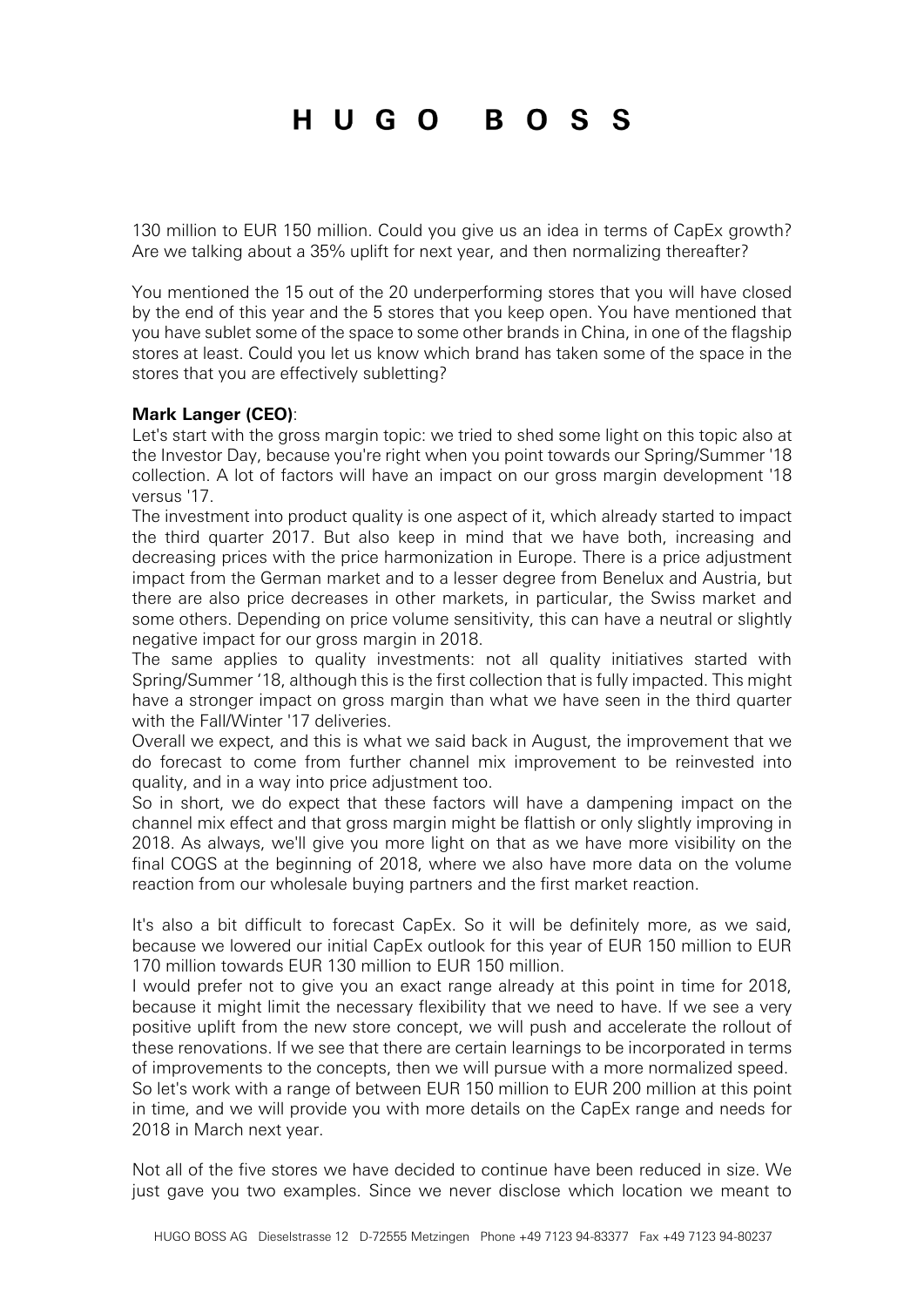resize, and as we also have nondisclosure agreements with landlords, we do not provide any more details on who is subletting.

Typically, we do not sublet. We give the space back to our landlords so they can decide on the right tenant for them. I can't give you any more details on that.

#### **John Guy (MainFirst):**

One follow up on the gross margin: the flattish guidance in 2018, is that in current currencies?

#### **Mark Langer (CEO)**:

Currency can play – as we all know – in both directions. It has played against us in 2017 so far, it has been also a dampening effect in 2016 to a lesser degree. So a further appreciation of the euro could change that.

We have so far opted against price adjustments in these markets, the British is a predominantly one. We have no plans to change our price positioning in the U.K. at this point in time. However, further deteriorations in the British pound might change that. We'll monitor very closely what competition is doing. You're right, this is before any further appreciation of the euro versus other currencies.

#### **Piral Dadhania (RBC):**

Could you provide a bit more colour on the like-for-like evolution and in particular, the contribution from volumes versus ASP? Obviously, you're saying that ASP is slightly down, but could you just give us some order of magnitude how much ASP's are down and how much volumes are up to drive towards the 5% retail like-for-like?

#### **Mark Langer (CEO)**:

Typically, we don't break it down in terms of visitors, conversion rate and ASP. The question is, did people buy down or did they finally find the product they were looking for as we were too pricey in our offering before? I wouldn't necessarily say that people down traded, but they took positive advantage of the widening of the offering at the entry price point. With the ability to introduce a broader casualwear offering in own retail, we are now serving these customers. These consumers now have found also attractive casualwear offering in our stores.

You have to be careful, as we are not a one category firm which for example sold less expensive outerwear jackets last year. It can also be a mix, meaning that people have now bought more items to complement their look. So that's why we do not necessarily see lower average selling prices as a negative indicator to the performance of our business, as this comes in the combination of better sales densities in our stores.

Overall, we were, as I said, almost up 5%, in particular in our full price stores. The ASP decline was only marginally negative to an otherwise positive trend.

We are especially pleased that we are able to hold the negative traffic trend in our own stores. This we see as an encouraging sign. If the offer but maybe also the services that we have introduced, the better CM activation, will bring people back to our stores, they will discover the new BOSS store concept, something they will connect even stronger with than in the past.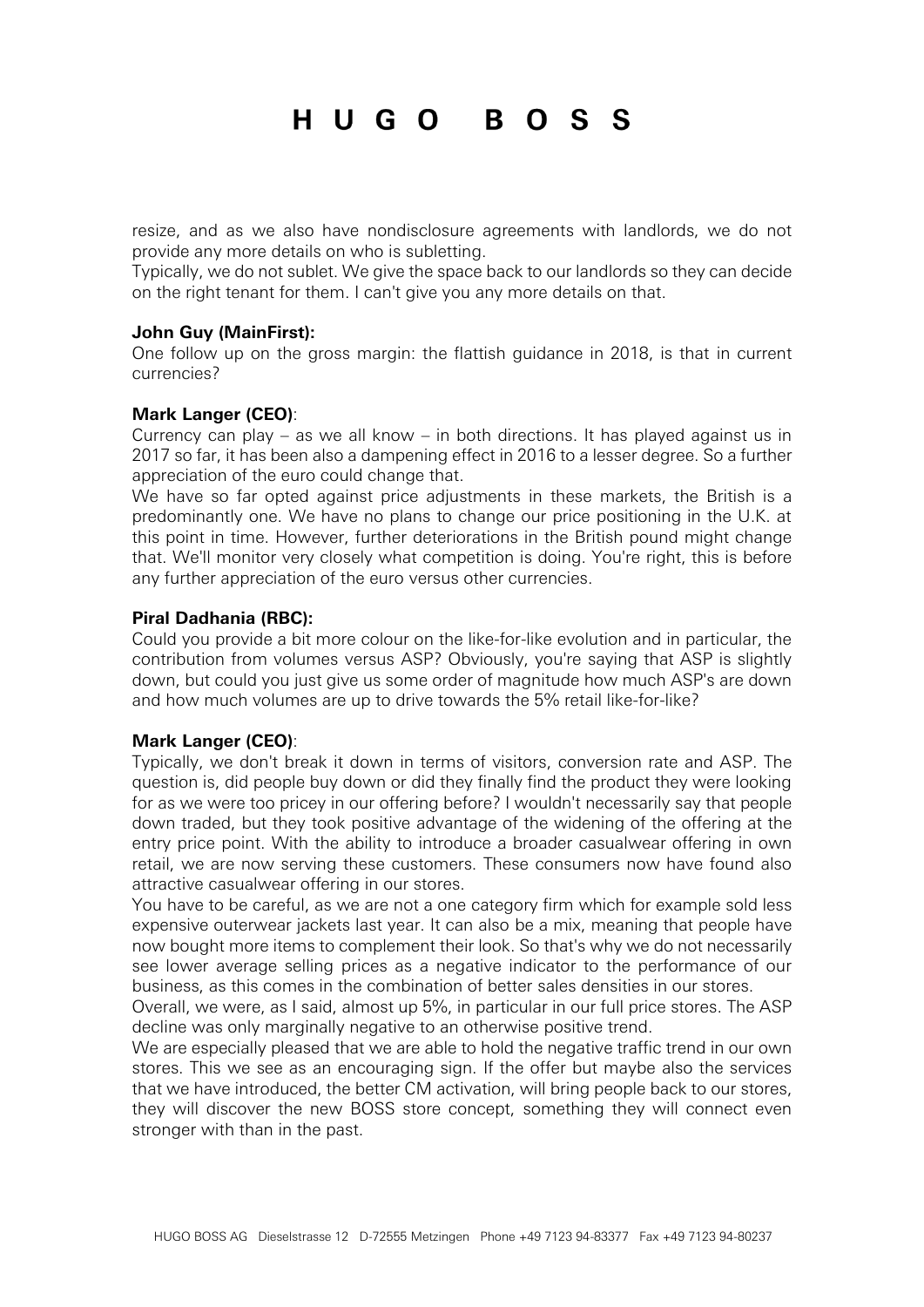#### **Piral Dadhania (RBC):**

Following up on CapEx, with some of the refurbishments pushed out into 2018 and with the revised CapEx guidance: how many stores do you plan to refurbish on an annualized basis, just thinking about the potential to short-term disruption to the network as you roll out the new concept?

#### **Mark Langer (CEO)**:

There is a wide range of renovations, but only if a store is closed for at least two weeks it will not be part of our like-for-like going forward, so we try to execute in a smart intelligent way. If you take into consideration not only our freestanding stores but also our shop-in-shops, we will probably have a number of more than 100 POS that we will renovate in 2018.

#### **Jürgen Kolb (Kepler Cheuvreux):**

First, a general question on individual projects that you have already worked on that might go into 2018, in terms of your omnichannel activities, in terms of IT logistics, your mobile activities, i.e., a new mobile app for Android. Which of these projects have you already worked on or completed? If you look into 2018, what do you think is an additional work that you need to do here, in terms of OpEx lines that will affect the P&L? And also from the perspective of the lease contracts that you have renegotiated with your landlords: how much of that is already completed? How much of an additional benefit could we expect in 2018?

The second one is on HUGO, where momentum slowed down in the third quarter. Maybe some additional comments as to what led to that slow-down?

Lastly, with respect to the U.S. market: how is your current feeling about the market, especially your business with the department stores? How do you see the development there, especially with your core client Nordstrom for example?

#### **Mark Langer (CEO)**:

Well, there's not one project where you would say this is completed, be it from a temporary project resource or from a CapEx need, or where you installed the new norm and then basically pause on the merits. That's not how we see it.

The omnichannel rollout, which is happening as we speak will be fully implemented by the end of the first quarter. Then you will see the full effect with hopefully further acceptance from core customers. Our sales associates are getting familiar with it and it will be an integral part of our offering, but clearly, competition doesn't stop there. There are also ideas to use our own retail space at least in major metropolitan areas for a same day delivery option, something we are currently evaluating very carefully to see whether there's a business case also for HUGO BOSS. There are other elements be it on curated shopping services, which also offers very nice combinations between utilizing our physical store network with our digital capabilities.

I'm just highlighting a very few of a long list of ideas that we see being already present in the market or being developed at HUGO BOSS, that could have a meaningful and positive impact on our retail performance. It is not only front-end, it's also, as you mentioned, logistics and IT. We were very pleased with the first test of our first completely digital HUGO showroom in Berlin, which we completed for the Pre-Fall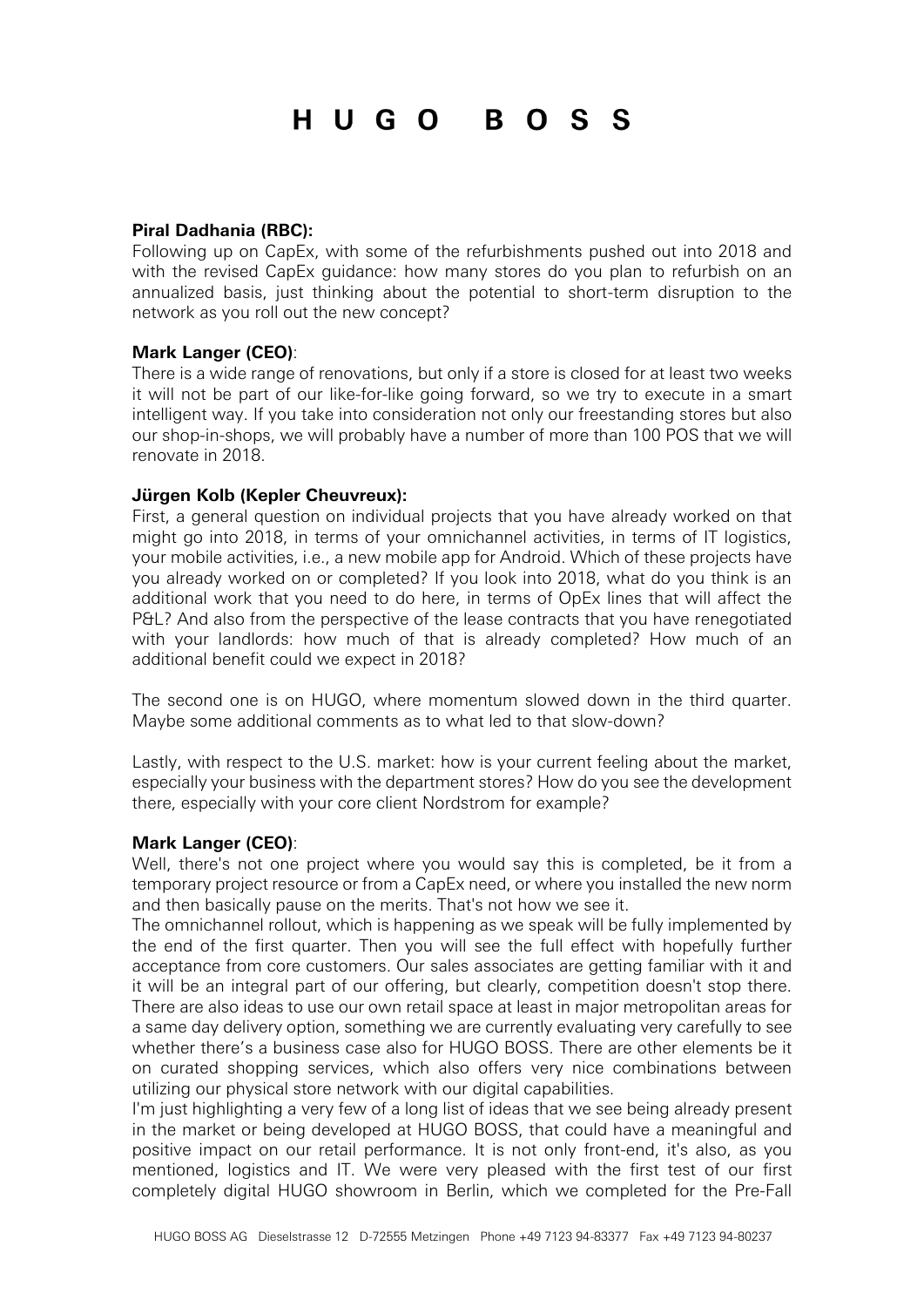2018 collection. This was the first digital showroom for HUGO BOSS where we did not have physical samples available. It was not only about the digital presentation of the collection, but it was also fully integrated into our SAP system, with automatically availability checks for example. When the customer left the showroom he had full visibility of what he bought, with the confirmation that whatever he ordered will be available at the promised delivery day. So fully integrated, with the same functionality like we have with our physical orders. We're clearly now looking at these services to be brought to further showrooms. Here, we clearly have a new and improved benefit, which nicely comes together with savings, as this will over time allow us to reduce our costs associated with physical samples, a quite sizeable cost element in our business. We try to be smart on where we allocate and which project to work on. First and foremost to be customer-centric, but also keeping in mind that we need to run a lean organization to fund some of the new products, as I have highlighted.

On the retail side, I would not say it is a buyer market right now. Prime retail locations are still in high demand, but we see now when we execute relocations or extend rent agreements, that inflationary pressure has slightly muted. Inflationary pressure is what we need to compensate with an outperformance in like-for-like. Otherwise, we will not improve our retail profitability, just on renegotiated rental terms in some markets.

On HUGO, we are quite pleased on what we have seen so far in order intake and own retail development, in particular, in the European markets. There is a lot of interest in going to shop-in-shops with the brand, or market leaders who have seen our new retail store concept, which is quite CapEx efficient while having some very interesting functionalities. As I said, we will have the first HUGO freestanding stores by the end of the first quarter 2018, and we are really looking forward to that.

At the same time, we'll discontinue the HUGO wholesale distribution in places where we think it's out of sync with the brand mix of this partner. Especially in the U.S., where in some department stores HUGO was just out of sync with the other brand offering. It was part of our former strategy to use HUGO more on a price entry strategy rather from its fashion statement and this is what we are reversing now. With a strengthening of the BOSS entry price points, we are able to introduce at some accounts the BOSS brand instead, and in others we will discontinue the HUGO business because there's no offer in the HUGO BOSS overall range to be present in these accounts.

I'm pleased with the feedback on the first progress we are making in some categories with Nordstrom. We are far off from former glory that we enjoyed at this account, but the momentum is on our side right now.

We see the need to up our game, be it on the formalwear, be it on the casualwear. But in terms of collection feedback, I'm very happy that with our target accounts we see a return to improved performance as compared to what we have seen the last two or two and a half years in the U.S. market, be it the BOSS core brand or be it HUGO. For example, at Bloomingdale's we continue to see a very interesting business potential.

#### **Jürgen Kolb (Kepler Cheuvreux):**

One follow up: the mobile app that you're going to launch on Android, would that combine BOSS and HUGO, or do you plan to have a separate mobile app for BOSS and HUGO?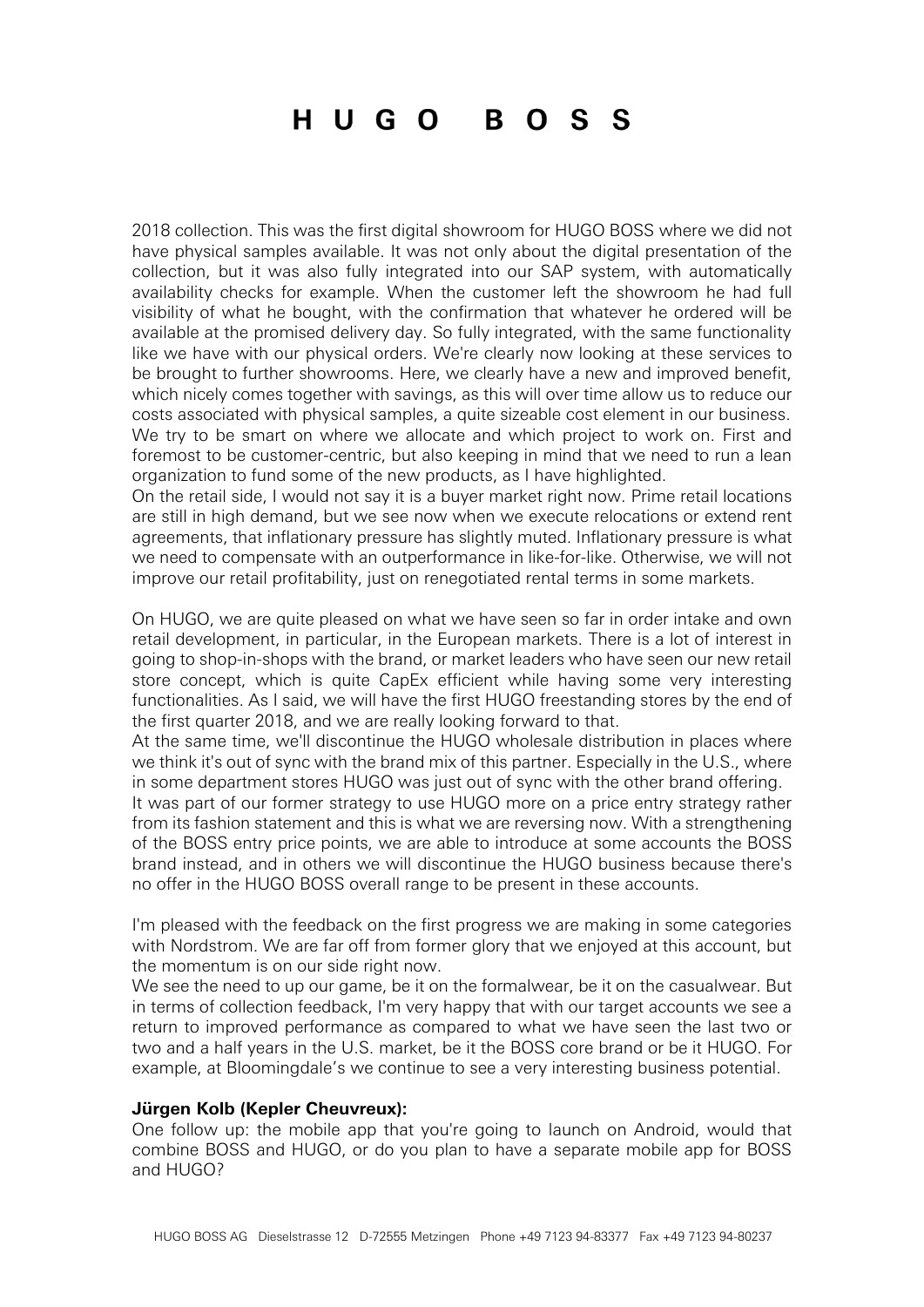#### **Mark Langer (CEO)**:

No, we are continuing to use the hugoboss.com website. If you go to the page today, we are not quite happy with the brand separation on our website, as in terms of product description, navigation, etc. it's still very much integrated between both brands. Going forward the new hugoboss.com will basically provide two options to follow – BOSS and HUGO. And we can actually track that. So if you have clicked on a HUGO banner, you will be directed automatically to the HUGO shopping world within hugoboss.com and vice versa. This will make navigation for you even more convenient. We will not separate our website to have a BOSS and a HUGO website, it will continue to be hugoboss.com.

#### **Andreas Inderst (Macquarie Research)**

The first question on your comment on capsules. You said that you will increase the number of capsule collections. Could you please quantify the potential impact of these capsule collections as a percentage of sales of the season of collection, maybe for the medium term?

Then my second question is on Europe, quite a pleasing development in the third quarter, better than I hoped for. Clearly, there was a weather support. However, maybe you can elaborate more, in which categories did you outperform, and it which regions beyond the U.K.?

My third question relates to FX. Could you please quantify the FX impact on EBITDA in the third quarter and for the full year, which came in unexpected, as you highlighted?

#### **Mark Langer (CEO)**:

Capsule collections come in all sizes, shapes and colours. For example, the one we have with the Mercedes AMG Formula One team, we call it the motorsport capsule, it's a commercially quite relevant one, or the one we have with the German national football team, or the one with Bayern Munich, where we have strong commercial buyers to it.

We have similar ideas to utilize our cooperation with the British Open. When it comes to Golfing and to a lesser degree, we're thinking about a Sailing capsule, also as there was strong demand after the success of Alex Thomson in 2016 and 2017.

There are others: take the Gallery Collection we did with Vogue at the Berlin Fashion Week, which clearly had a more aspirational fashion-inspired appeal to it. That one had a smaller commercial impact but helped us to create awareness and gave us editorial coverage.

Capsules will continue to have high commercial relevance, a high editorial fashion relevance and we need to be smart to combine that. I can assure that this is very high on the agenda – with my two Board colleagues, Ingo Wilts creating the ideas and also Bernd Hake balancing market demand regionally and by brand/gender – to have the calendar filled with relevant capsules.

On Europe, as I said, don't get too overexcited with the positive momentum we have seen in wholesale in the single quarter. This was clearly ahead of the underlying trend. We were positively surprised by a very robust like-for-like development, which was especially pleasing as full price stores outperformed outlets. That was high on our